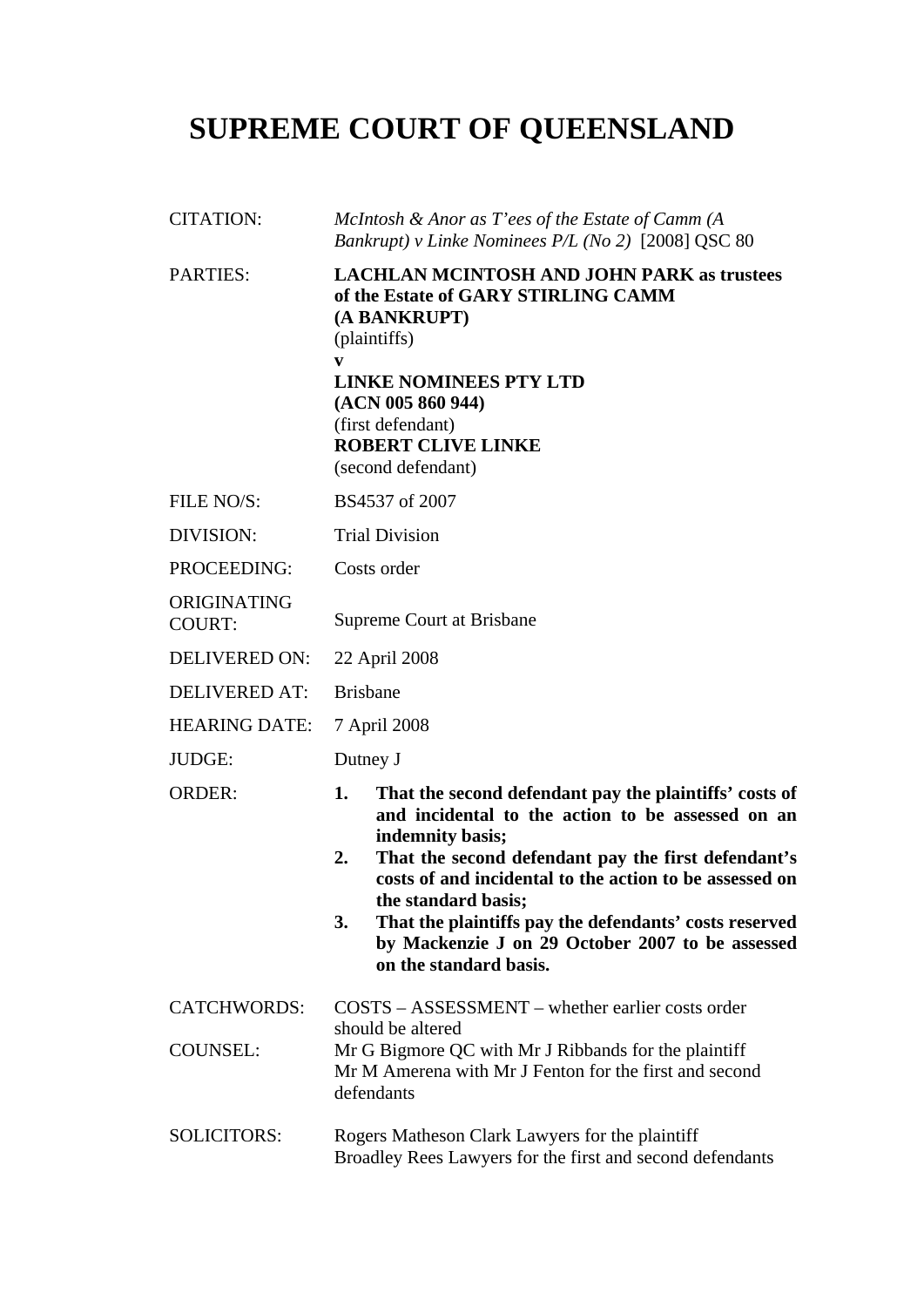- [1] When judgment in this matter was handed down on 7 April 2008, parties requested an opportunity to make submissions on the question of costs. Written submissions were received from both parties.
- [2] Having read and considered those submissions, I propose to make the following orders in relation to costs:
	- 1. That the second defendant pay the plaintiffs' costs of and incidental to the action to be assessed on an indemnity basis;
	- 2. That the second defendant pay the first defendant's costs of and incidental to the action to be assessed on the standard basis;
	- 3. That the plaintiffs pay the defendants' costs reserved by Mackenzie J on 29 October 2007 to be assessed on the standard basis.
- [3] I should deal first with the order concerning the reserved costs.
- [4] I accept the submissions of the defendants that the adjournment of the trial before Mackenzie J on 29 October 2007 was brought about as a result of the unpreparedness of the plaintiffs, not only in relation to the availability of witnesses but also by reason of the late delivery of an amended reply on 25 October 2007. The appropriate order is that the costs wasted as a result should be paid by the plaintiffs.
- [5] The reserved costs in relation to the applications for summary judgment should follow the orders in the trial.
- [6] In this case, the plaintiffs have succeeded against the second defendant. Notwithstanding the submissions made on behalf of the second defendant that the contractual provision entitling the plaintiffs to indemnity costs should be restricted to the entry of judgment, I am satisfied that the order should include all of the costs of the trial.
- [7] In this case, the trial was brought about as a consequence of the denial of liability of the second defendant. The intention of the indemnity costs clause in the deed executed by the second defendant was that the plaintiffs should not be put to expense by reason of any failure of the defendants to comply with the provisions of the document. It would seem to me to be an absurd proposition that having made such an agreement the second defendant could put it at naught merely by running an unmeritorious defence. Consequently, it seems to me, that having made an agreement in the terms that it was made, the second defendant should pay the plaintiff's costs of the trial on an indemnity basis.
- [8] Notwithstanding the preliminary views expressed by me in the judgment delivered on 7 April 2008 it seems to me that the plaintiffs should not be liable for the costs of the first defendant. The first defendant's involvement in the action were brought about by the execution of the deed on its behalf by the second defendant and by the second defendant's express warranty of authority to enter into that deed on the first defendant's behalf.
- [9] In those circumstances it seems to me to be reasonable for the plaintiffs to have joined the first defendant to the action.
- [10] I do not believe that it was unreasonable of the plaintiffs to have maintained the action against the first defendant in circumstances where the two defendants raised a plethora of common issues and were commonly represented. The additional costs